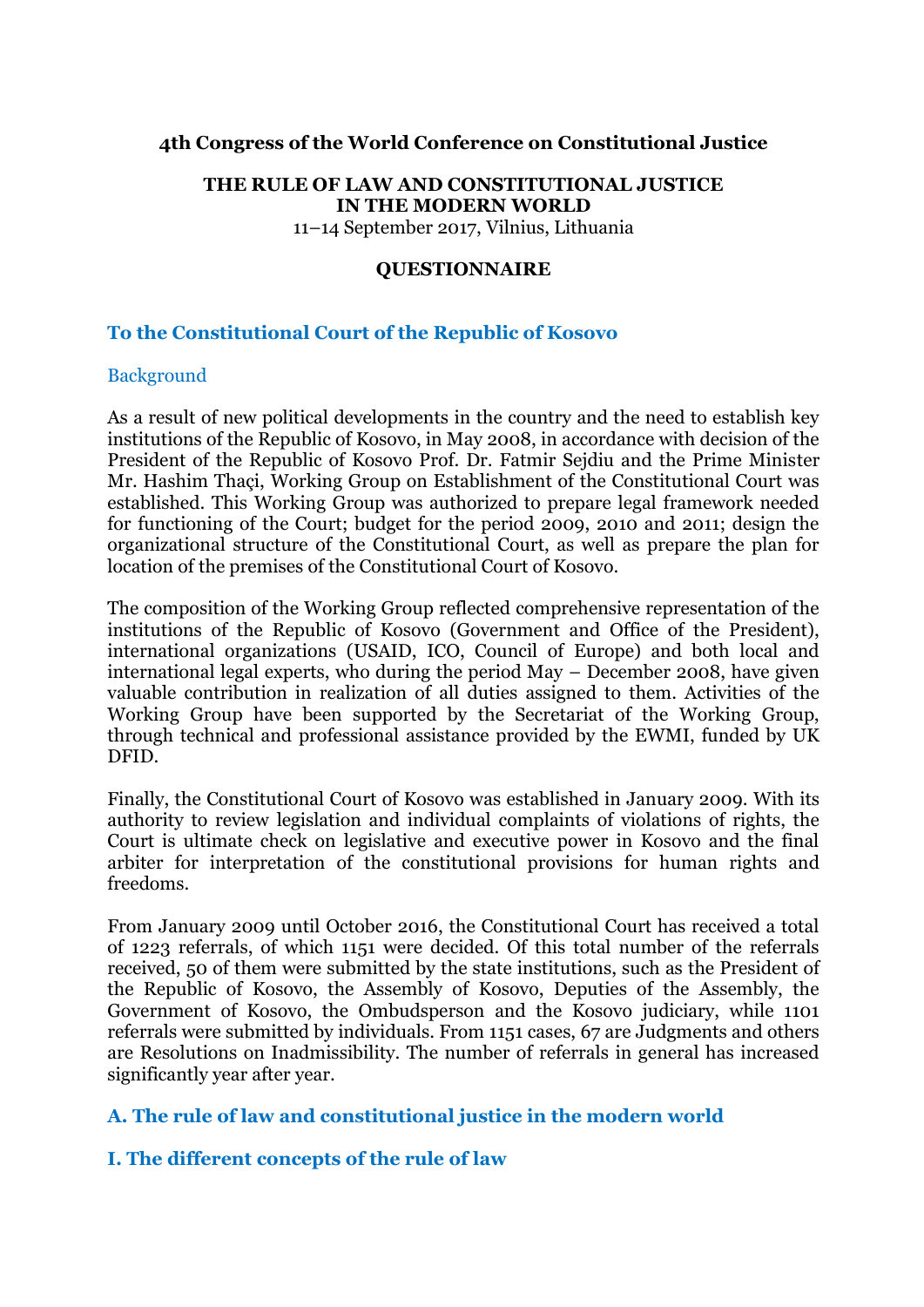1. What are the relevant sources of law (e.g. the Constitution, case-law, etc.) which establish the principle of the rule of law in the legal system of your country?

The Republic of Kosovo has a legal system based on the Continental-European system. According to the Kelsen norm hierarchy the Supreme legal act is the Constitution of Kosovo. A Continental-European System is a legal system based on written norms. This means that besides the Constitution there are also under-constitutional legal acts such as laws, bylaws, rules and regulations.

2. How is the principle of the rule of law interpreted in your country? Are there different concepts of the rule of law: formal, substantive or other?

The Constitutional Court of the Republic of Kosovo is the youngest Constitutional Court established in Europe. Even though the Constitution was promulgated in 2008, the Court itself commenced its work in 2009. Until now, the Court did not interpret the Concept of Rule of Law as a particular constitutional principle. Therefore, we cannot conclude if the concept of the Rule of Law in Kosovo is more similar to the concept of *Rechtsstaat, Etat de droit or Rule of Law*.

## 3. Are there specific fields of law in which your Court ensures respect for the rule of law (e.g. criminal law, electoral law, etc.)?

The Constitutional Court of Kosovo had to deal mostly with cases regarding the right to a fair and impartial trial or property rights. However, this does not mean that these fields of law do prevail compared to others. It's worth noting that since the Court cannot act ex-officio it can review only cases submitted by the authorized parties.

4. Is there case-law on the content of the principle of the rule of law? What are the core elements of this principle according to the case-law? Please provide relevant examples from case-law.

The Constitutional Court of the Republic of Kosovo included in its work the main elements of the concept of rule of law, which are foreseen also with the standards of the European Convention on Human Rights and Fundamental Freedoms (ECHR). So, the Court found violation of various aspects of the rule of law such as: the principle of legal certainty, equality before the law, non-discrimination and access to justice.

5. Has the concept of the rule of law changed over time in case-law in your country? If so, please describe these changes referring to examples.

As mentioned above, the Court did not interpret the concept of the rule of law as a particular constitutional principle.

6. Does international law have an impact on the interpretation of the principle of the rule of law in your country?

According to Article 22 of the Constitution of the Republic of Kosovo there are several international legal acts which are directly applicable in Kosovo. Among them, in connection with Article 53 of the Constitution, the European Convention for the Protection of Human Rights and Fundamental Freedoms and its Protocols have a significant role in the interpretation of human rights and freedoms. *"Human rights*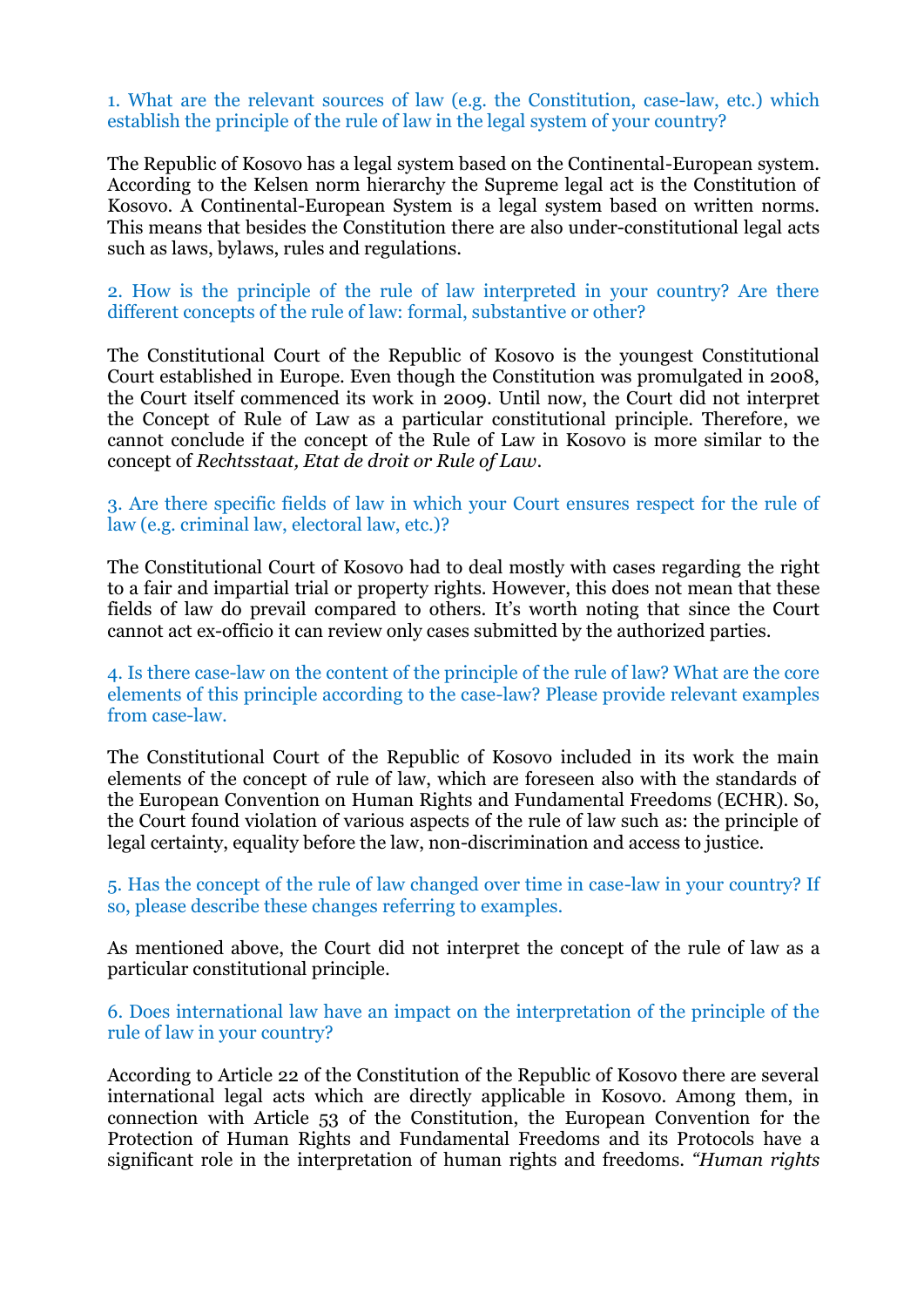*and fundamental freedoms guaranteed by this Constitution shall be interpreted consistent with the court decisions of the European Court of Human Rights."*

Article 53 simply means that when the Constitutional Court and the regular courts of Kosovo interpret human rights and freedoms guaranteed by the Constitution, the human rights standards elaborated by the European Court in its case-law need to be applied to these rights and freedoms, when applicable. In case of conflict between the two the ECHR standards shall prevail.

# **II. New challenges to the rule of law**

7. Are there major threats to the rule of law at the national level or have there been such threats in your country (e.g. economic crises)?

Since the declaration of independence a series of reforms for the consolidation of the institutions and the state of Kosovo have been undertaken. One of the most complex reforms undertaken from 1999 - 2008 and 2008 - 2016 is that of the rule of law sector in general and the justice system in particular.

The Government of the Republic of Kosovo, with the assistance of the international presence in Kosovo, has managed to significantly strengthen the rule of law, which constitutes a precondition for democratic development of the country. Having realized the necessity of further strengthening of the rule of law, the institutions of Kosovo were and always will be dedicated to utilizing the international assistance in the best possible way, to speed up the processes towards the European integration.

The economic development of the country in all its sectors represents a priority for the Government of Kosovo. The economic recovery of Kosovo after the war and until today also represents a challenge for the Government of Kosovo. The Republic of Kosovo in a systematic way is accompanied by changes to legislation, creating a favorable legal infrastructure for the investments in the private, public and public-private sectors.

The Government of the Republic of Kosovo continues to be committed to combat the informal economy and other phenomena that impede the economic development of the Republic of Kosovo. In its strategic plan for sustainable economic development the Government of Kosovo has created its own mechanism for managing the risks that hinder and threaten the economic development of the country. Despite the regional and global economic crisis, the Republic of Kosovo has managed to preserve its economic stability and achieve satisfactory progress in this respect.

In addition to primary legislation, the Government of the Republic of Kosovo has drafted the following strategies:

- Private Sector Development Strategy 2013 2017;
- National Anti-Corruption Strategy 2012 2017;
- National Strategy against Organized Crime 2012 2017;
- National Strategy for the Protection of Intellectual Property 2010 2014;
- National Strategy against Forgery 2012-2017;
- National Strategy on Integrated Border Management 2012-2017.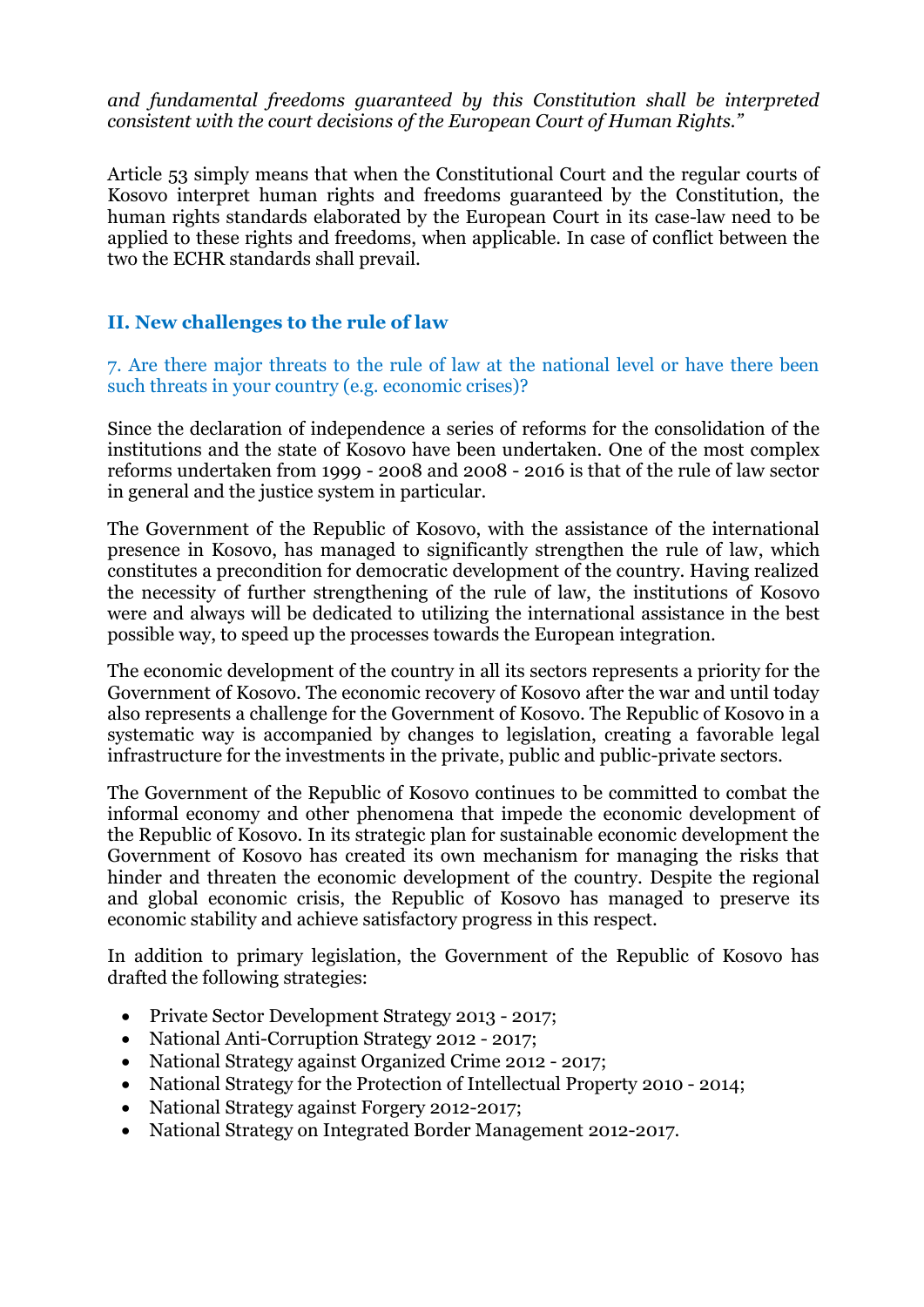However, the fight against the informal economy, corruption, organized crime and the reduction of high unemployment rate at national level still remain a challenge for the Republic of Kosovo.

## 8. Have international events and developments had a repercussion on the interpretation of the rule of law in your country (e.g. migration, terrorism)?

(Migration) Taking into account the high level of unemployment, the Republic of Kosovo after the war faced the systematic displacement of population both within Kosovo and abroad. The emigration of citizens of Kosovo represents one of the major challenges for the Government of Kosovo. Regarding this phenomenon, the Government of Kosovo in cooperation with some countries of the European Union, has developed its strategic policies for reintegration of the repatriated persons. In this regard, the concrete agreements have already been reached between the Government of Kosovo and some countries of the European Union for legal employment of Kosovo citizens in those countries. These agreements have contributed significantly to the prevention of migration of citizens of the Republic of Kosovo towards the EU countries. Regarding the immigration, Kosovo is not seen as country with prospective by foreign nationals. However, there are a significant number of foreign nationals who seek to gain citizenship of Kosovo.

Primary legislation, but not limited only to these legal acts, regarding the migration issues:

- The Constitution of the Republic of Kosovo,
- Law no.  $04/L-215$  on Citizenship of Kosovo,
- Law no.  $04/L$ -217 on Asylum,
- Law no. 04/L-219 on Foreigners,
- Law no. 03/L-208 on Readmission,
- Law no. 04/L-003 on Civil Status,
- Law no. 02/L-121 on Dwelling and Emplacement,
- Law no. 02/L-118 on Personal Name,
- Law no. 03/L-172 on the Protection of Personal Data,
- Law no. 03/L-099 on Identity Card,
- Law no. 04/L-126 on Amending and Supplementing the Law no. 03/L-099 on Identity Card,
- Law no. 03/L-154 on Property and Other Real Rights,
- Law no. 03/164 on Housing Financing Specific Programs,
- Law no. 2003/13 on Amendments and Additions to the Law no. 2002/5 on the Establishment of the Immovable Property Right Registry,
- Law no. 03/L-079 on Amending UNMIK Regulation 2006/50 on the Resolution of Claims relating to Private Immovable Property, including Agricultural and Commercial Property,
- Law no. 03/L-237 on Population and Housing Census,
- Law no. 04/L-125 on Health,
- Law no. 02/L-50 on Medical Emergency Service,
- Law no. 04/L-096 on Amending and Supplementing the Law no. 2003/15 on Social Assistance Scheme in Kosovo,
- Law no. 03/L-212 on Labor,
- Law no. 04/L-054 on the Status and the Rights of Martyrs, Invalids, Veterans, Members of Kosovo Liberation Army, Civilian Victims and their Families,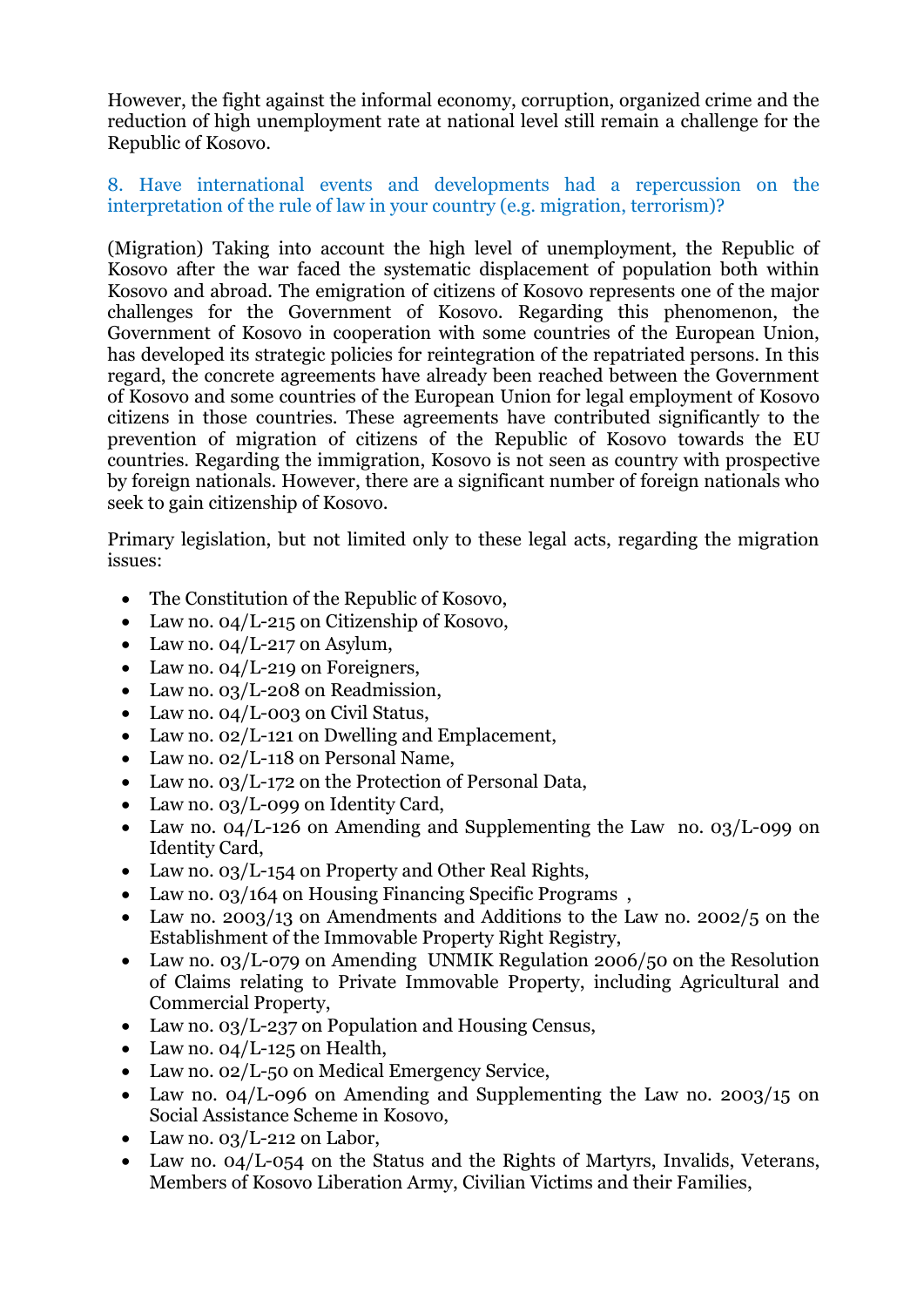- Criminal Code of the Republic of Kosovo,
- Criminal Procedure Code,
- Law no. 2003/23 on Disability Pensions in Kosovo,
- Law no. 2004/32 on Family in Kosovo,
- Law no. 04/L-081 on Amending and Supplementing the Law no. 02/l-17 on Social and Family Services,
- Law no. 02/L-52 on Preschool Education,
- Law no. 02/L-78 on Public Health,
- Law no. 04/L-095 on Diaspora and Migration
- Law no. 04/L-032 on Pre-University Education in the Republic of Kosovo,
- Law no. 2004/37 on Inspection of Education in Kosovo,

Secondary legislation regarding the reintegration of repatriated persons:

- GRK Regulation No. 20/2013 on Reintegration of Repatriated Persons and Management of the Reintegration Program,
- Administrative Instruction No. 18/2010 for Content of the Contract for Nonprofit Housing Rent,
- Administrative Instruction Nr. 03/2012 for re-registration in principal registers of civil status,
- Administrative Instruction No. 17/2010 on determination of the conditions, criteria and procedures to fulfill the strategy for reintegration of repatriated persons,
- Administrative Instruction No. 19/2010 for the housing bonus content,
- Administrative Instruction No. 21/2010 on criteria determining the order of precedence for categories of families that can benefit from the programs,
- Administrative Instruction No.16/2003 for registering students in 10<sup>th</sup> year coming from other countries,
- Administrative Instruction 1/2004 on equivancy and nostrification of documents of primary and lower secondary education taken in state outside Kosovo.

In addition, the Strategies to address the issue of reintegration of repatriated persons have also been drafted:

- Revised Strategy for the Reintegration of Repatriated Persons and Action Plan
- National Migration Strategy 2012 2017;
- Strategy for RAE Community,
- Strategy for Communities and Returns,
- National Strategy against trafficking in human beings,
- Kosovo Health Strategy,
- Strategy on Prevention of Incidents at Schools.

Conventions and international laws applicable in the Republic of Kosovo, which affect the protection of reintegrated persons:

- Geneva Convention on the Protection of Refugees of 1951 and Protocol of 1967; and
- New York Convention Relating the Status of Stateless Persons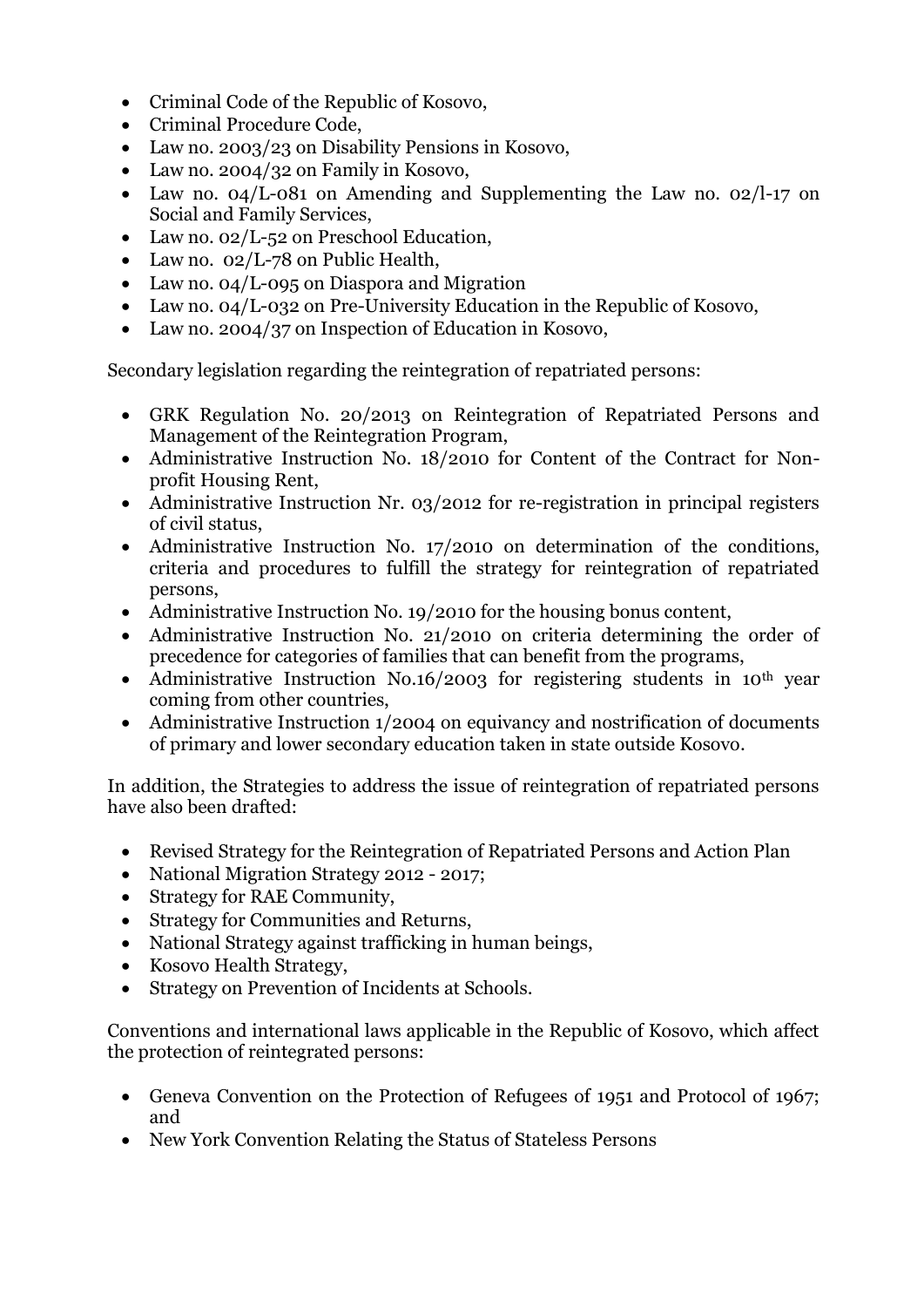(Terrorism) As with many countries of the world, in the Republic of Kosovo, terrorism and its forms pose a serious threat to peace and security at the national level and beyond.

Until 2015 the Republic of Kosovo had only the Criminal Code which sanctioned the commission of the criminal offenses, such as: hostage taking, kidnapping or unlawful deprivation of liberty in violation of Articles 175, 194 or 196; pollution of drinking water or food products; pollution or destruction of the environment in violation of Articles 270 and Chapter XXVII; causing general danger; arson or reckless burning or exploding in violation of Articles 334 or 365; destruction, damage or removal of public installations or endangering public traffic in violation of Articles 129, 366, 378 or 380; unauthorized supply, transport, production, exchange or sale of weapons, explosives or nuclear, biological or chemical weapons in violation of Articles 176, 369 or 372-377; unauthorized acquisition, ownership, control, possession or use of weapons, explosives or nuclear, biological or chemical, or research into or development of chemical or biological weapons in violation of Articles 176, 369 or 372-377; endangering internationally protected persons in violation of Article 173; endangering United Nations and associated personnel in violation of Article 174; hijacking aircraft or unlawful seizure of aircraft in violation of Article 164 of this Code, or hijacking other means of public or goods transportation; endangering civil aviation safety in violation of Article 165; unauthorized appropriation, use, transfer or disposal of nuclear materials in violation of Article 176; threats to use or to commit theft or robbery of nuclear materials in violation of Article 177; or 1.19, threatening to commit any of the acts listed in sub-paragraphs 1.1 to 1.18 of this paragraph.

However, having realized the risk of spreading terrorism at the international level and the possibility of involvement of its citizens in terrorist acts, the Government of Kosovo has taken concrete steps to combat and prevent this phenomenon. On 12 March 2015, the Assembly of Kosovo approved the Law no. 05/L-002 on Prohibition of Joining the Armed Conflicts outside the Territory of Kosovo. The purpose of this law is to protect the public interest and national security. Provisions of this law shall be applicable to each person that participates or organizes, recruits, finances, incites, leads or trains persons or groups of persons with the aim of joining or participating in a foreign army or police, in foreign paramilitary formations, in organized groups or individually, in any other form of armed conflict outside the territory of the Republic of Kosovo. The criminal offenses or crimes that are categorized by this law will be sentenced to 15 years of imprisonment.

Terrorism presents an open challenge also for the judicial system which is expected to respond efficiently and effectively to this phenomenon. The Republic of Kosovo is determined in its fight against terrorism. The security institutions of Kosovo have an excellent cooperation with relevant international factors in the fight against organized crime and terrorism.

The Government of the Republic of Kosovo has developed a special strategy for the prevention of money laundering and terrorist financing for the period 2012 - 2015. According to the national risk assessment, in 2013 the Government came to the conclusion that the financing of terrorism and financial crimes are connected to each other. For this reason, it was decided that the program of the Government for the Prevention of Informal Economy and Strategy for the Prevention of Money Laundering and Financing of Terrorism, are joined in a common strategy for the period 2014 - 2018. We will further mention some of the strategies for the protection of the state from the organized crime and terrorism: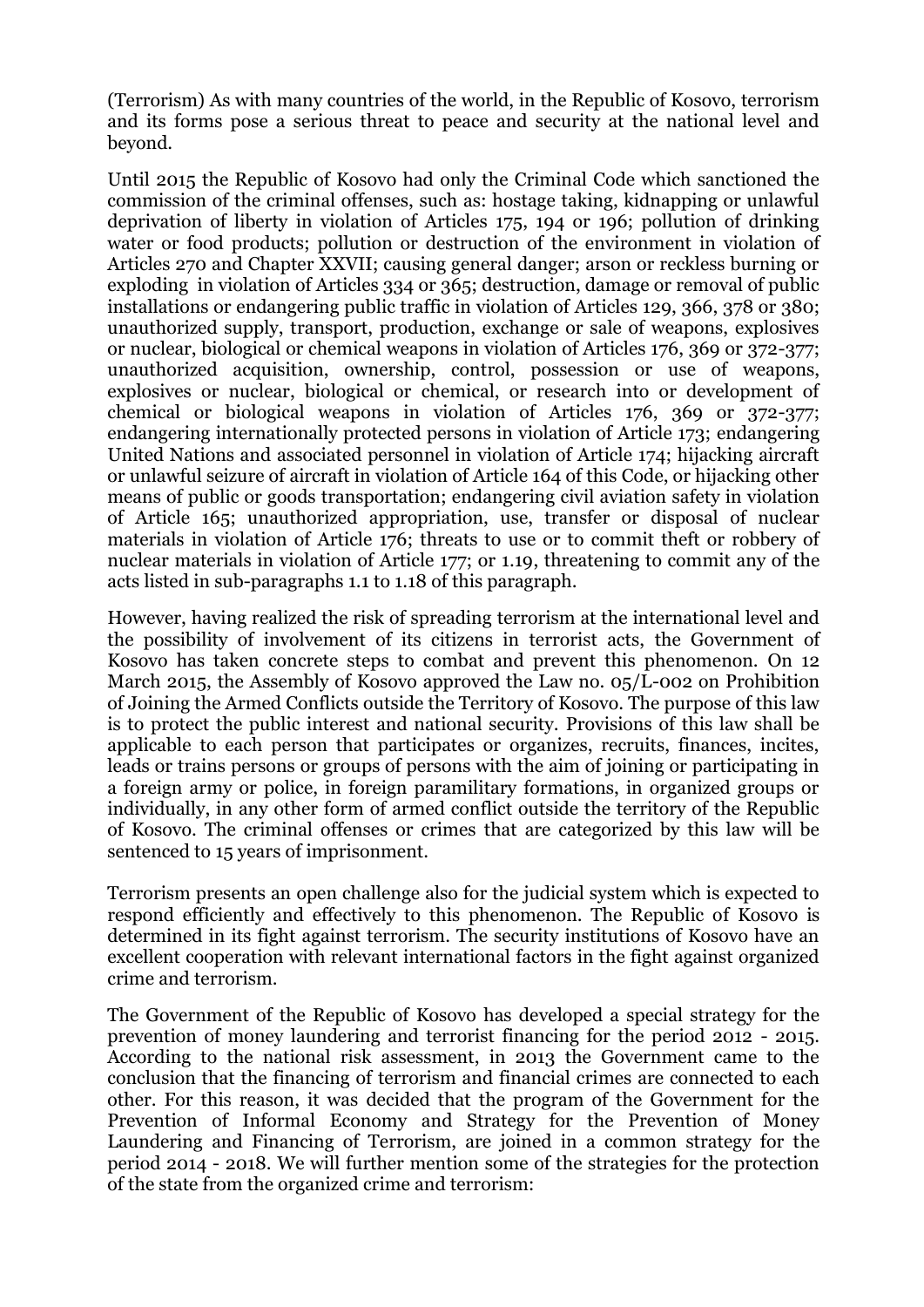- National Strategy for Crime Prevention 2013 2017;
- National Strategy Against Organized Crime 2012 2017;
- National Strategy against Drugs 2012 2017;
- National Strategy against Terrorism 2012 2017;
- National Strategy against Trafficking in Human Beings 2011 2014;

9. Has your Court dealt with the collisions between national and international legal norms? Have there been cases of different interpretation of a certain right or freedom by your Court compared to regional / international courts (e.g. the African, Inter-American or European Courts) or international bodies (notably, the UN Human Rights Committee)? Are there related difficulties in implementing decisions of such courts / bodies? What is the essence of these difficulties? Please provide examples.

Regarding the potential conflict between national and international norms, the Constitutional Court recalls that the Constitution of the Republic of Kosovo clearly defines the importance of international norms in the legal system of the Republic of Kosovo.

In this regard, Article 19 (1) of the Constitution [Applicability of International Law], provides: "*International agreements ratified by the Republic of Kosovo become part of the internal legal system after their publication in the Official Gazette of the Republic of Kosovo. They are directly applied except for cases when they are not selfapplicable and the application requires the promulgation of a law."*

However, the Constitutional Court in its case KO130/15 of 21 December 2015, which was submitted by the President of the Republic of Kosovo, for the assessment of the constitutionality of the principles of the Association/Community of Serb majority municipalities in Kosovo, which stemmed from the Brussels Agreement 2013 reached between the Government of Kosovo and Serbia, it came to the conclusion that the General Principles/Main elements of the Association/Community of Serb majority municipalities in Kosovo are not entirely in compliance with the spirit of the Constitution of the Republic of Kosovo, respectively Article 3.1 [Equality before the Law], Chapter II [Fundamental Rights and Freedoms], and Chapter III [Rights of Communities and Their Members].

[http://www.gjk-ks.org/repository/docs/gjk\\_ko\\_130\\_15\\_shq.pdf](http://www.gjk-ks.org/repository/docs/gjk_ko_130_15_shq.pdf)

In this context, the Constitutional Court established a standard and drew attention to the authorities of Kosovo, that during the drafting of normative acts take into account the Constitution of the Republic, as the highest legal act in the country, with which all other legal acts should be in compliance.

## **III. The law and the state**

10. What is the impact of the case-law of your Court on guaranteeing that state powers act within the constitutional limits of their authority?

The Constitutional Court of Kosovo is the final authority for the interpretation of the Constitution and the law. It represents the ultimate check on legislative and executive power in Kosovo and as such represents the final arbiter with a purpose of interpreting the constitutional provisions for protection of human rights and freedoms. The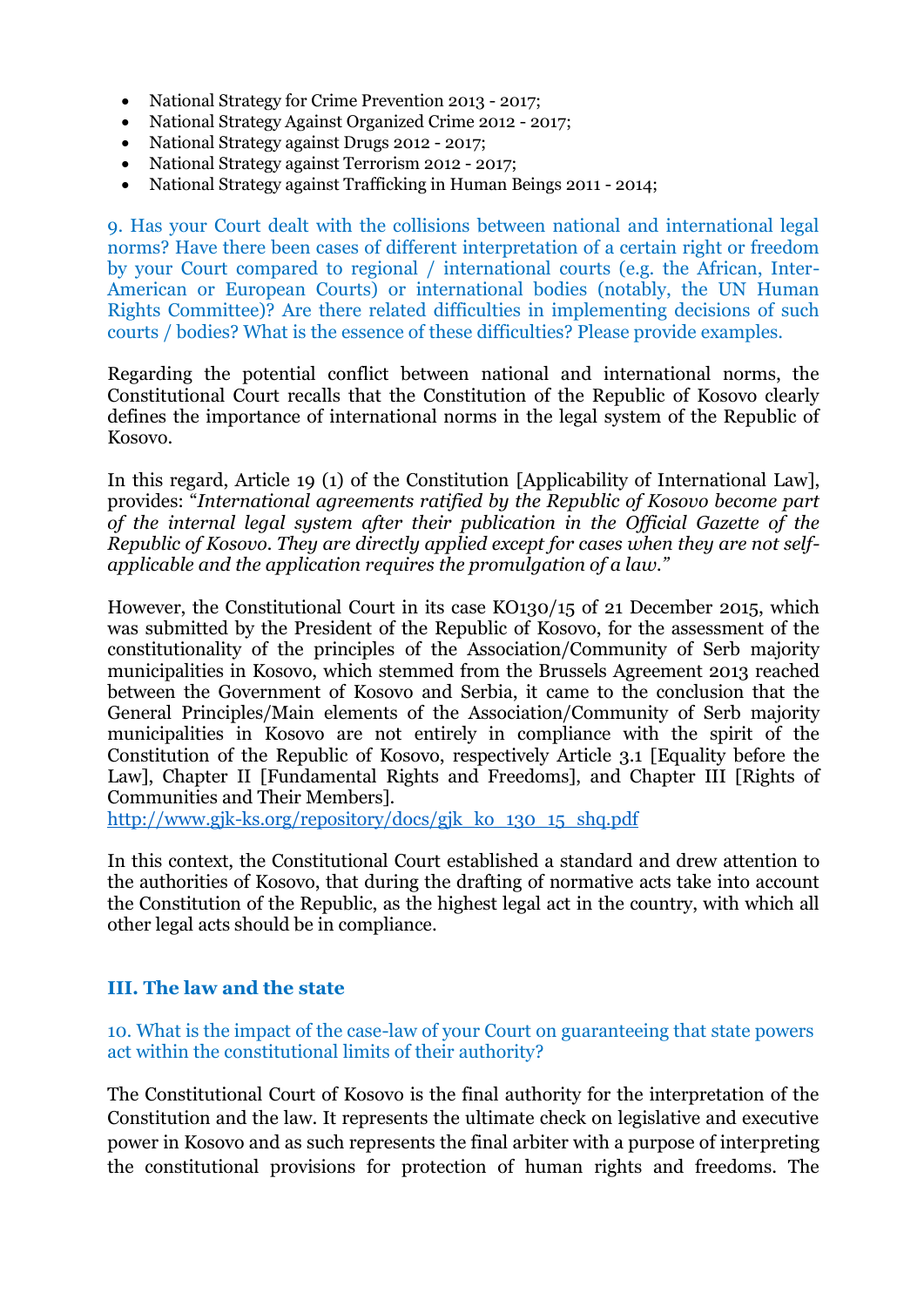decisions of the Constitutional Court are binding upon the regular courts and other public authorities. The Constitutional Court is the ultimate guarantor that the public authorities will act within the scope of their constitutional powers.

## 11. Do the decisions of your Court have binding force on other courts? Do other / ordinary courts follow / respect the case-law of your Court in all cases? Are there conflicts between your Court and other (supreme) courts?

There is an explicit constitutional rule that speaks about the nature and effect of its decisions. Namely, the decisions of this Court are binding on the judiciary and all persons (natural and legal) and institutions of the Republic of Kosovo (Article 116, paragraph 1) and as such are published in the Official Gazette.

The regular courts are obliged to follow and act in accordance with the case law of the Constitutional Court. There were no concrete conflicts between the Constitutional Court and other courts in regard to the implementation of the Constitutional Court Decisions'.

In fact, when examining whether there has been a violation, the Constitutional Court acts in accordance with its role, and as we know, it is not the task of the Court to act as a court of fourth instance in respect of the decisions taken by the Supreme Court. It is the role of the regular courts to interpret and apply pertinent rules of the procedural and substantive law. The role of the Constitutional Court is to determine whether the proceedings before the regular courts were fair in their entirety, including the way the evidence was taken. Article 31 of the Constitution and Article 6 of the ECHR refer to the right to a fair trial.

We consider that the conflict arises when it is not clear what powers are within the jurisdiction of the Constitutional Court and other courts, which is not the case. By clear differentiation of powers we have prevented and minimized the potential conflicts of the Constitutional and other courts. The possibility of a conflict always exists because as in life nothing is perfect in the laws either.

## 12. Has your Court developed / contributed to standards for law-making and for the application of law? (e.g. by developing concepts like to independence, impartiality, acting in accordance with the law, *non bis in idem, nulla poena sine lege,* etc.).

The Constitutional Court is in a way the most stable guardian of the democratic principles on which rests the modern concept of justice. The Constitution determines that the judicial power is unique and independent and that it is exercised by independent courts. Certainly, in order that the Constitution does not become a dead letter on the paper, the real and the normative must match. In order that the Constitutional Court could exercise its extremely important and sensitive function, this body is *"fully independent in the performance of its responsibilities"* (Article 112, paragraph 2). The Constitution is based on the fundamental principle, according to which the legal system of the Republic of Kosovo is unique and regulates the hierarchy of international regulations and general rules of the domestic law, publication of laws and enactment of laws, the compliance of laws, decrees of the President and the Prime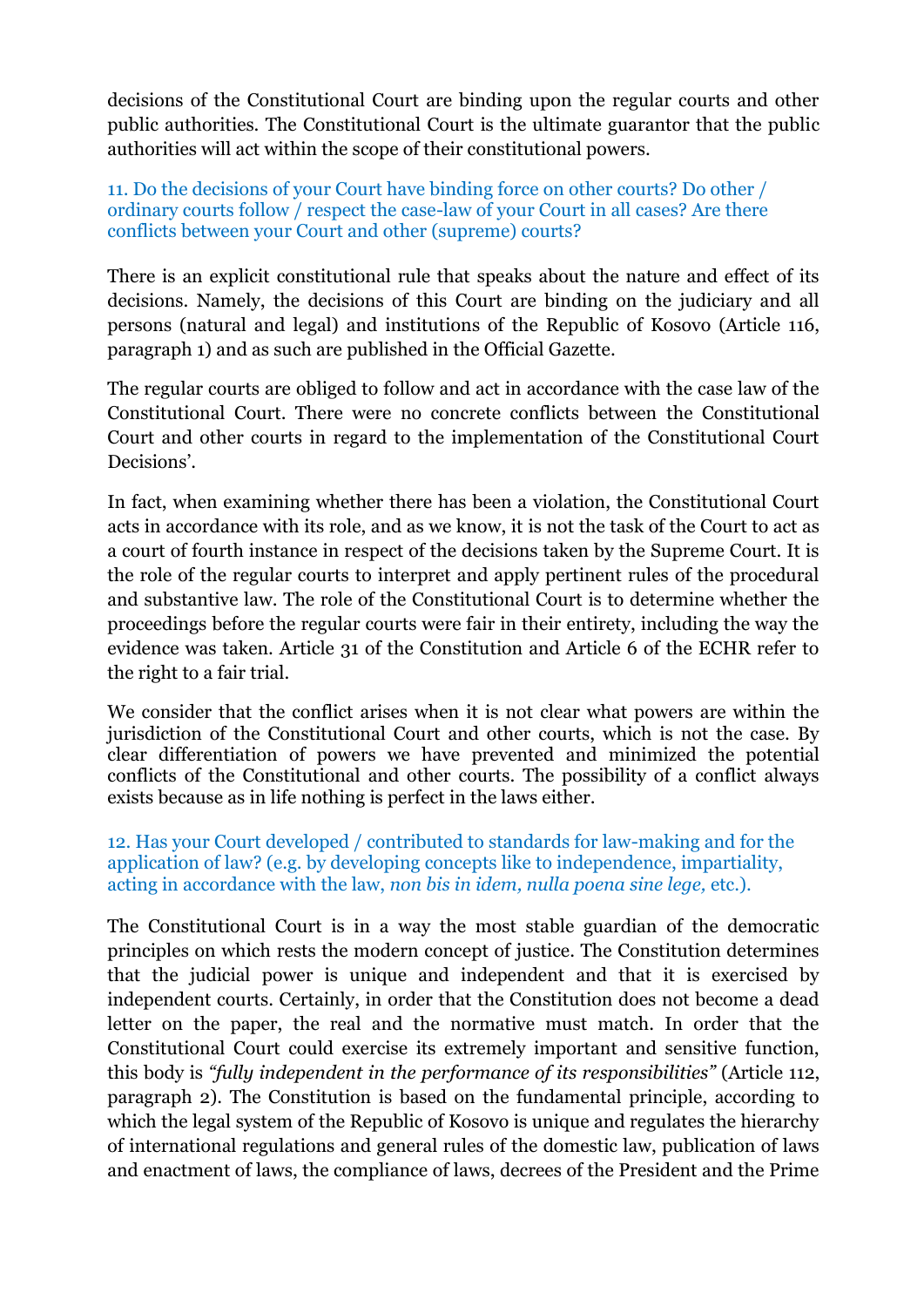Minister and the regulations of the Government with the Constitution. The Constitutional Court is ensured for unhindered exercise of its duties, the autonomy and independence.

13. Do you have case-law relating to respect for the rule of law by private actors exercising public functions?

The respect for the rule of law is one of the objectives which the Constitutional Court is constantly striving to. As regards the practice related to private actors that perform public functions, it's worth mentioning the case no. KO 119/10, where are assessed the provisions of the Law on Rights and Responsibilities of Deputies, specifically the provisions regarding the supplementary pension. In fact, the Court found that according to the provisions of this Law, the deputies could realize pensions that are more favorable and are not inconsistent with the principles of equality, rule of law, non-discrimination, social justice...The Court declared this provision null and void.

14. Are public officials accountable for their actions, both in law and in practice? Are there problems with the scope of immunity for some officials, e.g. by preventing an effective fight against corruption? Do you have the case law regarding the accountability of public officials for their actions?

It is of highest importance that the public officials do not receive more powers than required by the rule of law. In this regard, its worth mentioning the Law on Prevention of Conflict of Interest in Discharge of Public Functions. The goal of this law is to prevent the conflict between public and private interest of senior officials in discharge of public functions.

There is also the Law on Declaration, Origin and Control of Property of Senior Public Officials and on Declaration, Origin and Control of Gifts of all Public Officials. This law defines obligations of senior public officials to declare their property, revenues and the origin and obligation of Agency to control declared property and origin of property and the obligations of all officials to declare gifts and their origin.

As regards the responsibilities of public servants, this issue is addressed by the Law on Civil Service. The procedures related to civil servants, namely the violations of the Law on Civil Service are resolved by the Independent Oversight Board as a department for administration of the conflicts of the Basic Court in Prishtina.

The regular courts are to follow possible irregularities and to sanction it in accordance with the law, and the Constitutional Court is there, in accordance with its subsidiary and corrective role, to ensure that there is no possible abuse, and to follow whether everything is going in accordance with the Constitution and other adopted principles of a democratic society.

# **IV. The law and the individual**

15. is there individual access to your Court (direct / indirect) against general acts / individual acts? Please briefly explain the modalities / procedures.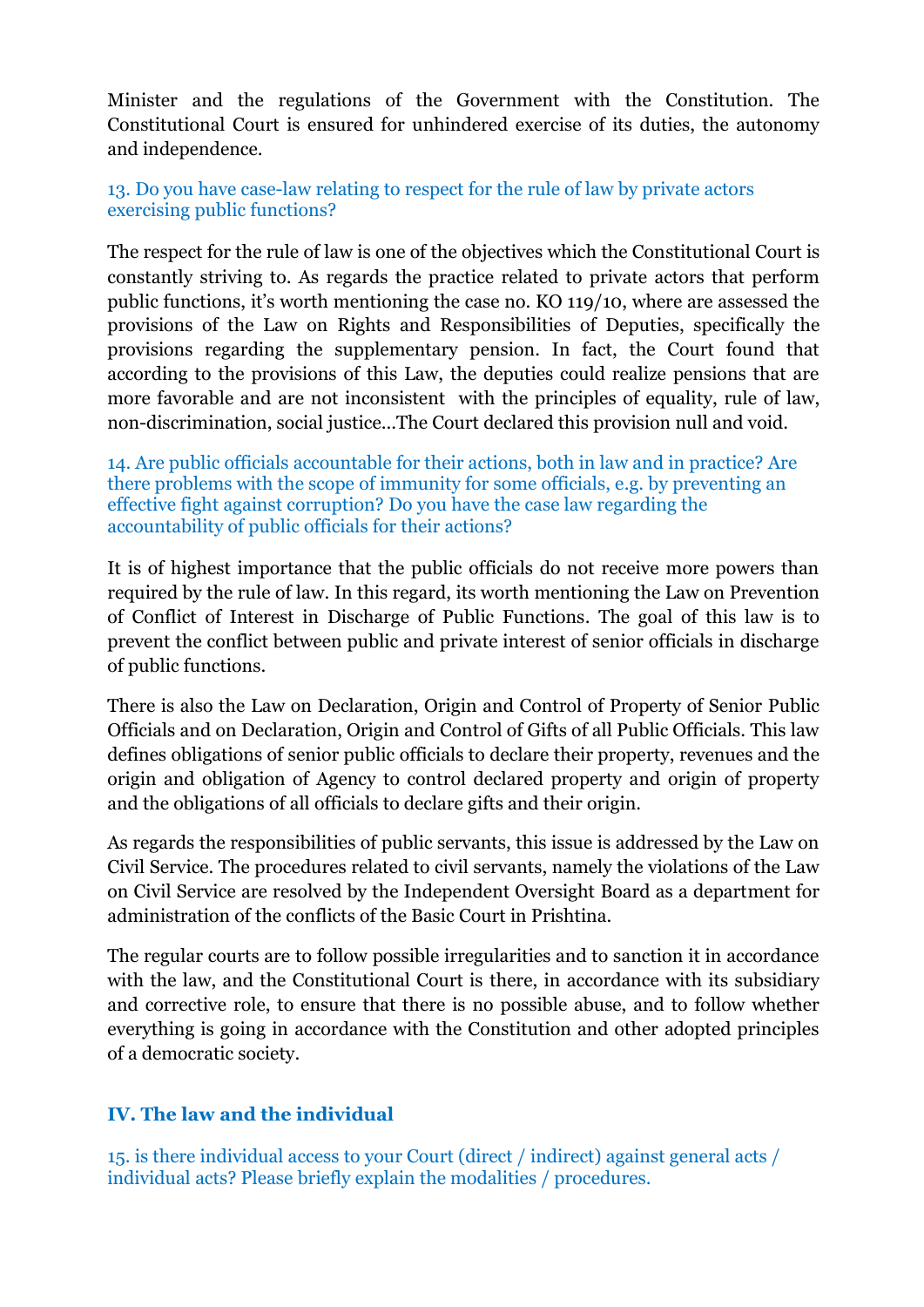Yes. Individuals may submit constitutional complaints with the Constitutional Court of the Republic of Kosovo for breaches of their fundamental rights by public authorities. However, they can do so only when they have exhausted all legal remedies in regular proceedings provided for by law (See Article 113.7 of the Constitution of the Republic of Kosovo and Article 47 of the Law on Constitutional Court of the Republic of Kosovo). This means that individuals have indirect access to the Constitutional Court because according to the Constitution the constitutional complaint is of a subsidiary nature and is not part of the so-called original jurisdiction of the Constitutional Court which entails constitutional review of laws, decrees and regulations issued by the executive and the legislative branches of the government. Individuals usually challenge individual acts of public authorities but they also challenge acts of general nature. One good example that illustrates best the rights of individuals to challenge a general act can be found in the case law of the Constitutional Court of the Republic of Kosovo (*See case No. KI56/09, Judgment of 22 December 2010*).

## 16. Has your Court developed case-law concerning access to ordinary / lower courts (e.g. preconditions, including, costs, representation by a lawyer, time limits)?

As stated above, when it comes to protection of fundamental human rights, the Constitutional Court plays a role which is subsidiary in nature, and moreover, the Constitutional Court requires from the applicants not only to exhaust legal remedies formally but also to raise constitutional questions, at least in substance, before the regular courts or other public authorities prior to lodging a constitutional complaint with the Constitutional Court. If the applicants do not do this, then they risk having their complaints declared inadmissible on the grounds of not having exhausted all legal remedies, as established by Article 113.7 of the Constitution and Article 47 of the Law on Constitutional Court. The Constitutional Court in principle does not and cannot interfere with the way the proceedings are developed before the regular courts such as, for example, costs, mandatory representations by a lawyer and time-limits, because these procedures are regulated by and are the duty and prerogative of the legislative branch of government. However, if any such claim is successfully raised in the realm of constitutionality then the Constitutional Court may find a violation, in case there is one. Moreover on this point, Article 113.8 of the Constitution establishes that regular courts may submit constitutional questions with the Constitutional Court if in a concrete case they have doubts or are unsure that the law they are about to apply is in compliance with the Constitution. Sadly, the procedure prescribed by Article 113.8 of the Constitution has not been used much by the regular courts simply because it will take time to embed that powerful procedure in the legal culture of the Republic of Kosovo.

#### 17. Has your Court developed case-law on other individual rights related to the rule of law?

Basically all constitutional questions put forth before the Constitutional Court of the Republic of Kosovo by the executive and legislative branches of the government, the President of the Republic of Kosovo and the Ombudsperson, are invariably linked to the principle of the rule of law and are within the so-called original jurisdiction of the Court. Having said that, the Constitutional Court of the Republic of Kosovo has made use of the principle of the rule of law in individual cases as well, especially in cases whereby the applicants had final decisions in their favor not being enforced. In such